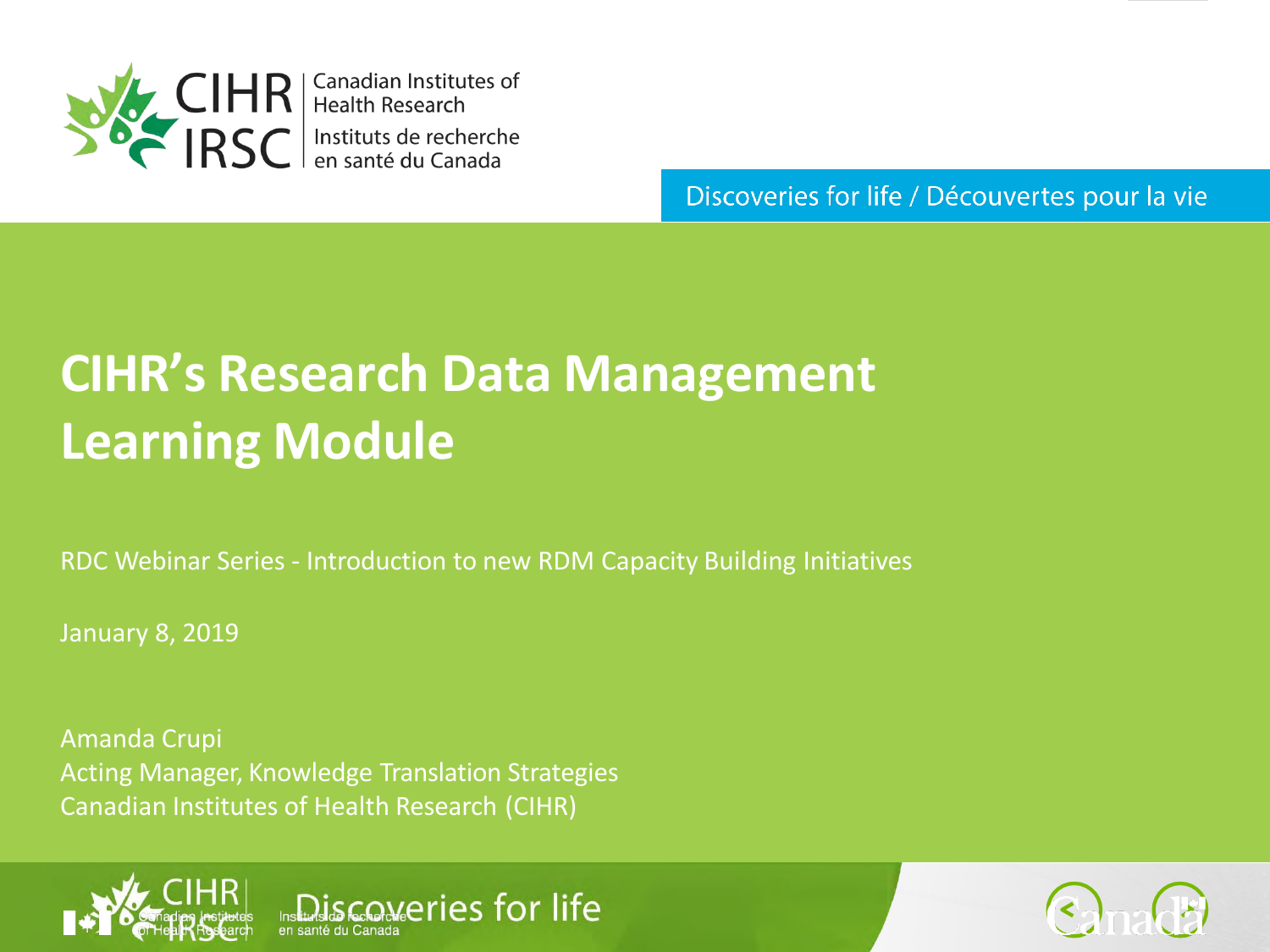**1**

The volume and flow of research data is accelerating at an unprecedented rate. Ensuring that this data is managed effectively will lead to tremendous benefits for the research community and society atlarge.

### **Benefits of Research Data Management (RDM)**

| Support<br>research<br>excellence | <b>Encourage</b><br>research<br>dissemination | <b>Elevate</b><br>research<br>impact | <b>Promote best</b><br>practices |
|-----------------------------------|-----------------------------------------------|--------------------------------------|----------------------------------|
|                                   |                                               |                                      |                                  |

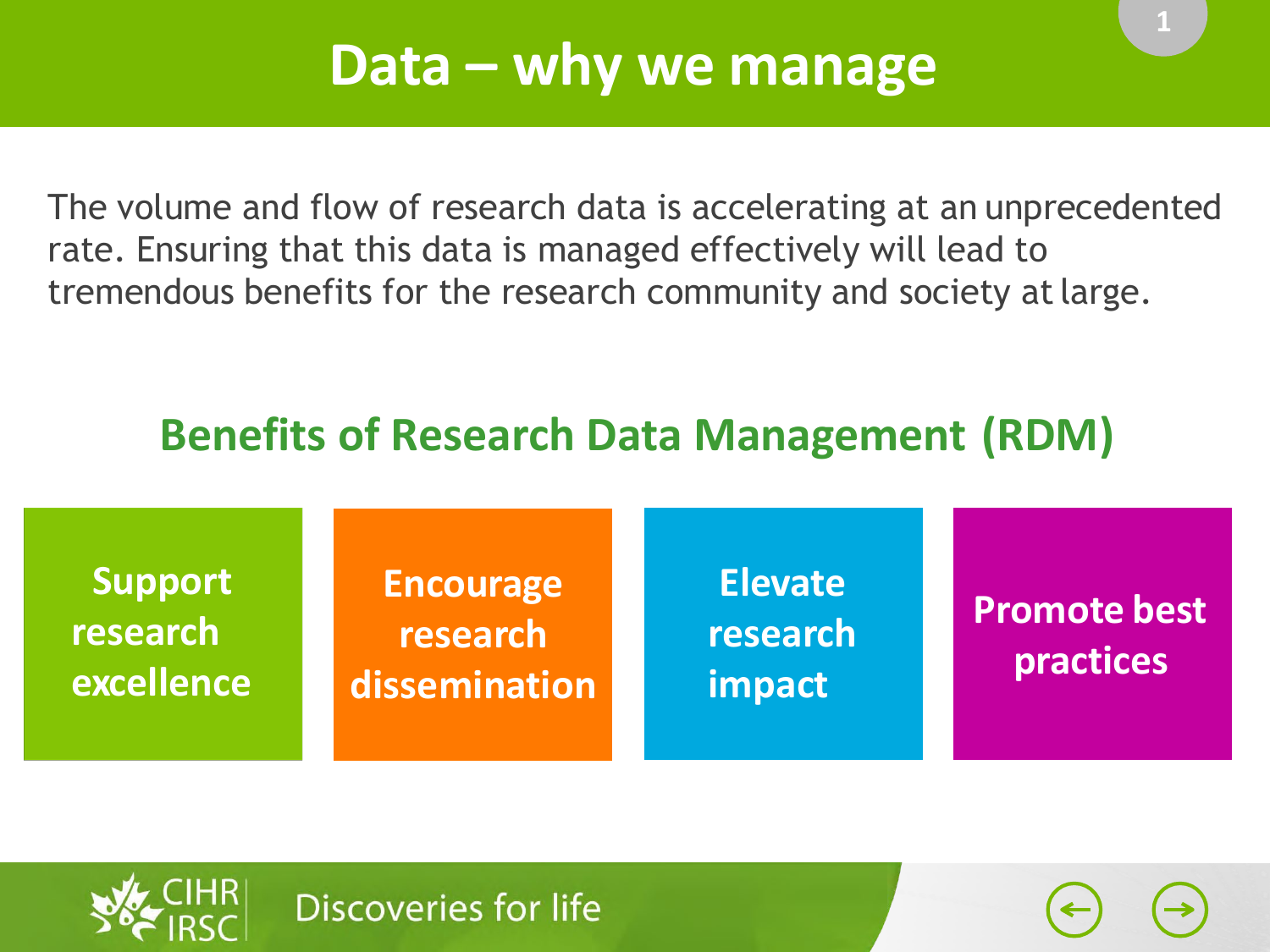# **Health Research Data: A CIHR Priority**

**CIHR Strategic Plan**

*Health Research Roadmap II*

Commitment to embrace the data revolution

*Health Research and Health-Related Data Framework* Guide to current and future data-related activities

*Tri-Agency Research Data Management Policy* Promote sound research data management and sharing practices

**2**

**2**

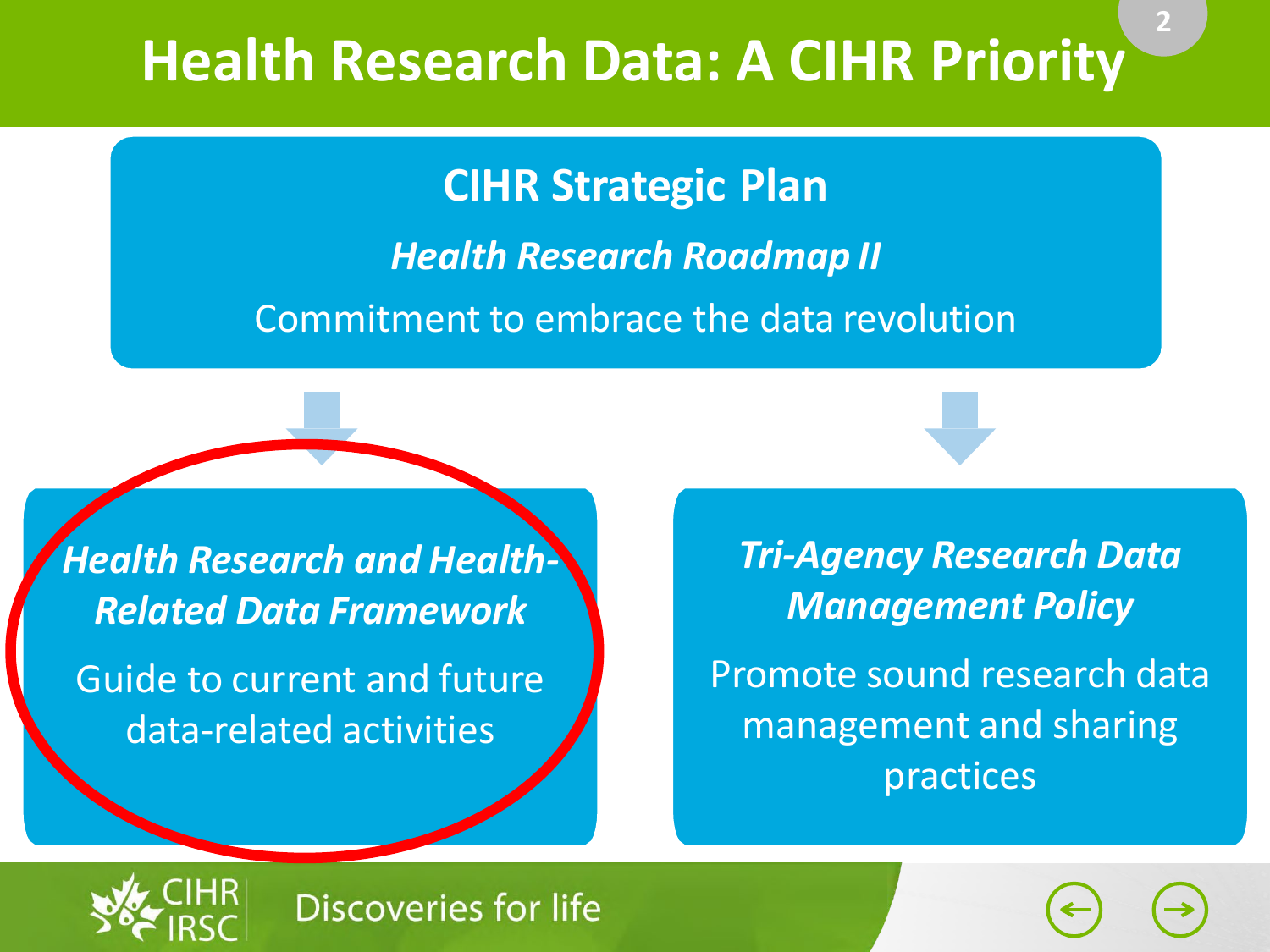### **HRHR Data Framework: Strategic Outcomes**









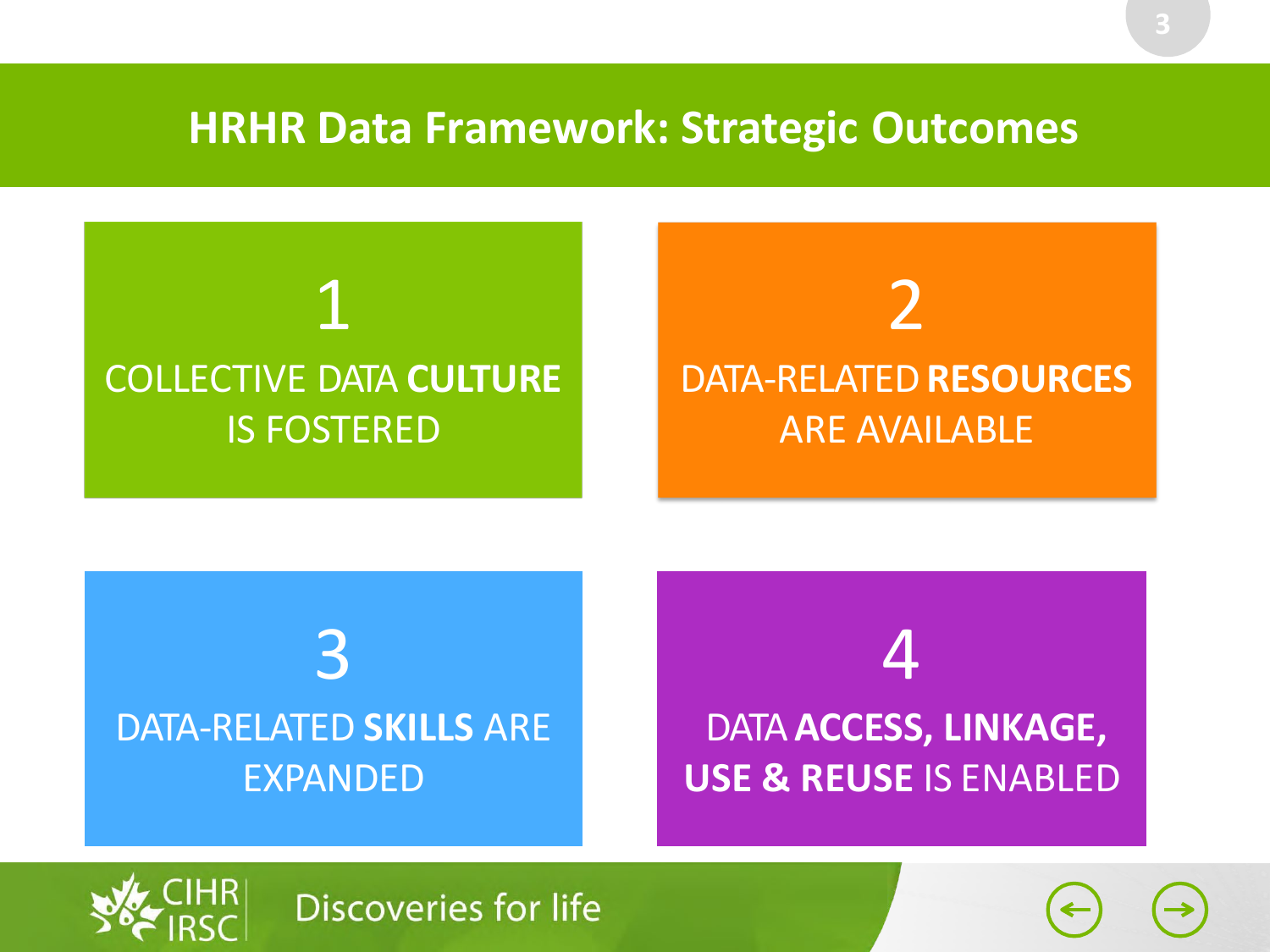# **Health Research Data: A CIHR Priority**

**CIHR Strategic Plan**

*Health Research Roadmap II*

Commitment to embrace the data revolution

*Health Research and Health-Related Data Framework* Guide to current and future data-related activities

*Tri-Agency Research Data Management Policy* Promote sound research data management and sharing practices

**2**

**4**

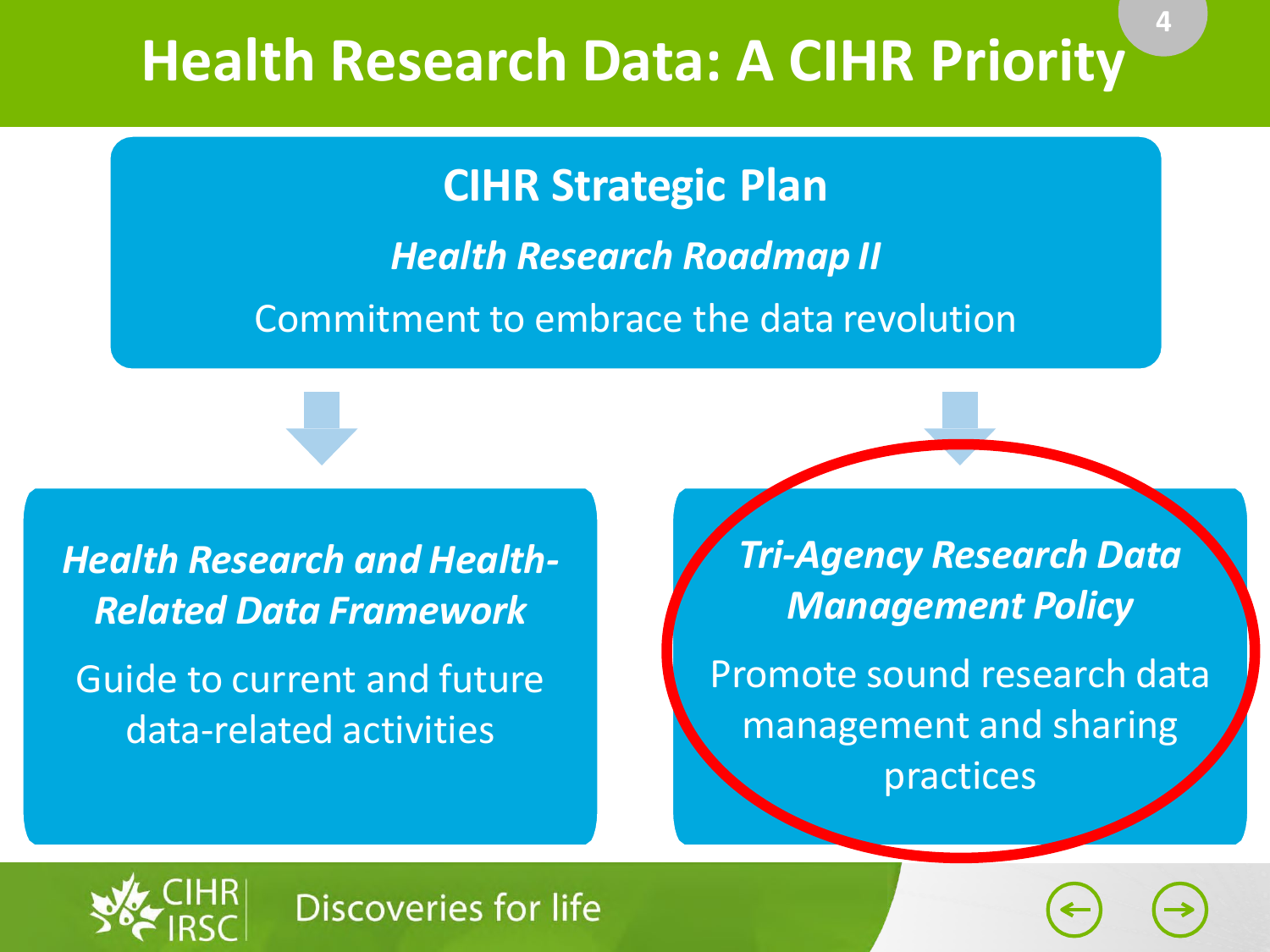### **Draft Tri-Agency Research Data Management Policy** *A three-pillar approach*



**Institutions**

**Institutions** administering triagency funds will be required to create an institutional research data management strategy.



### **Data Management Plan**

All grant applicants will be encouraged to complete a data management plan (DMP) as part of their application (some grants may require it).



### **Data Deposit**

Grant recipients will be encouraged (and sometimes required) to deposit digital research data resulting from agency-funded research into a recognized digital repository.

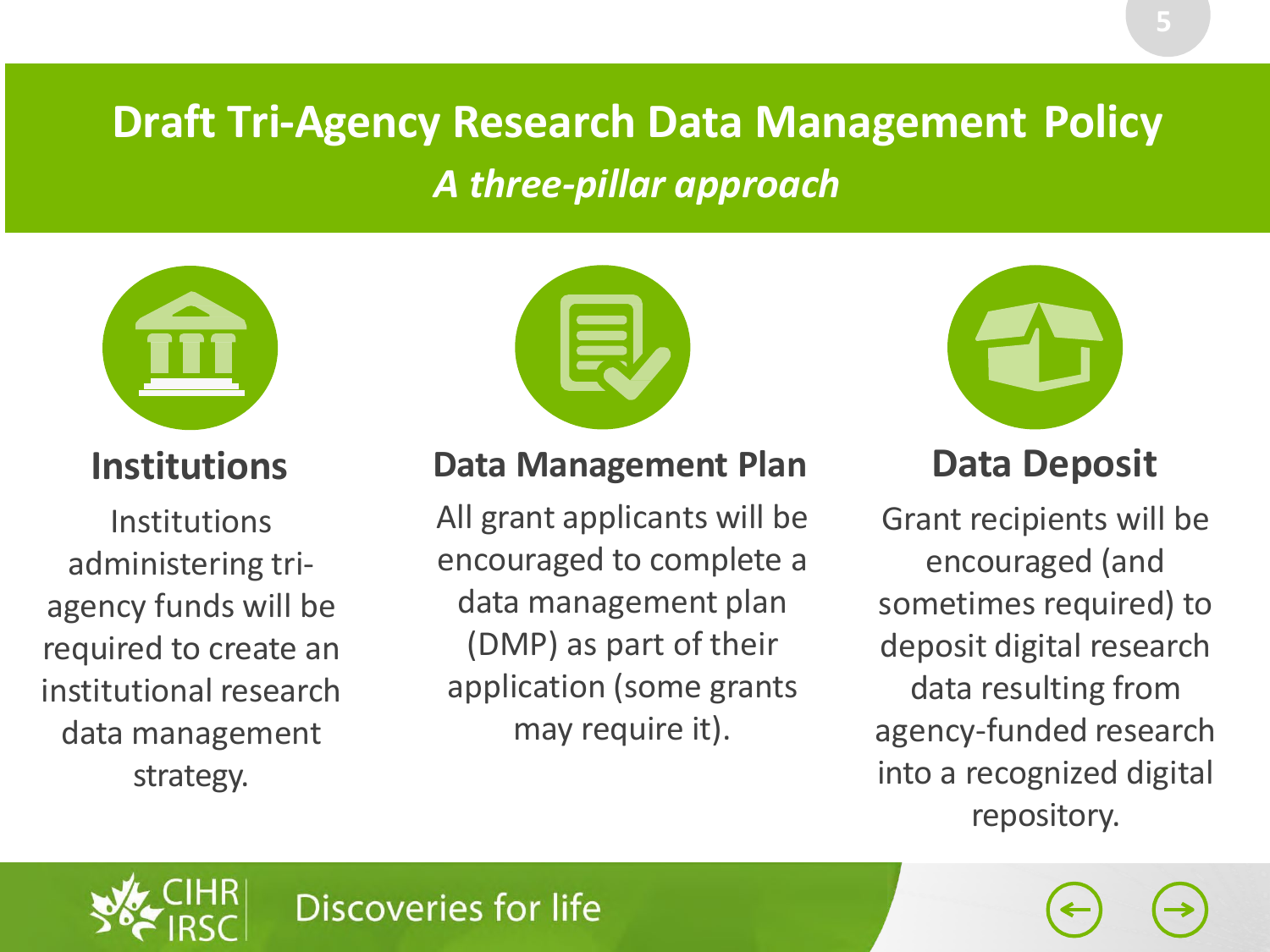# **Draft RDM Policy Timeline**

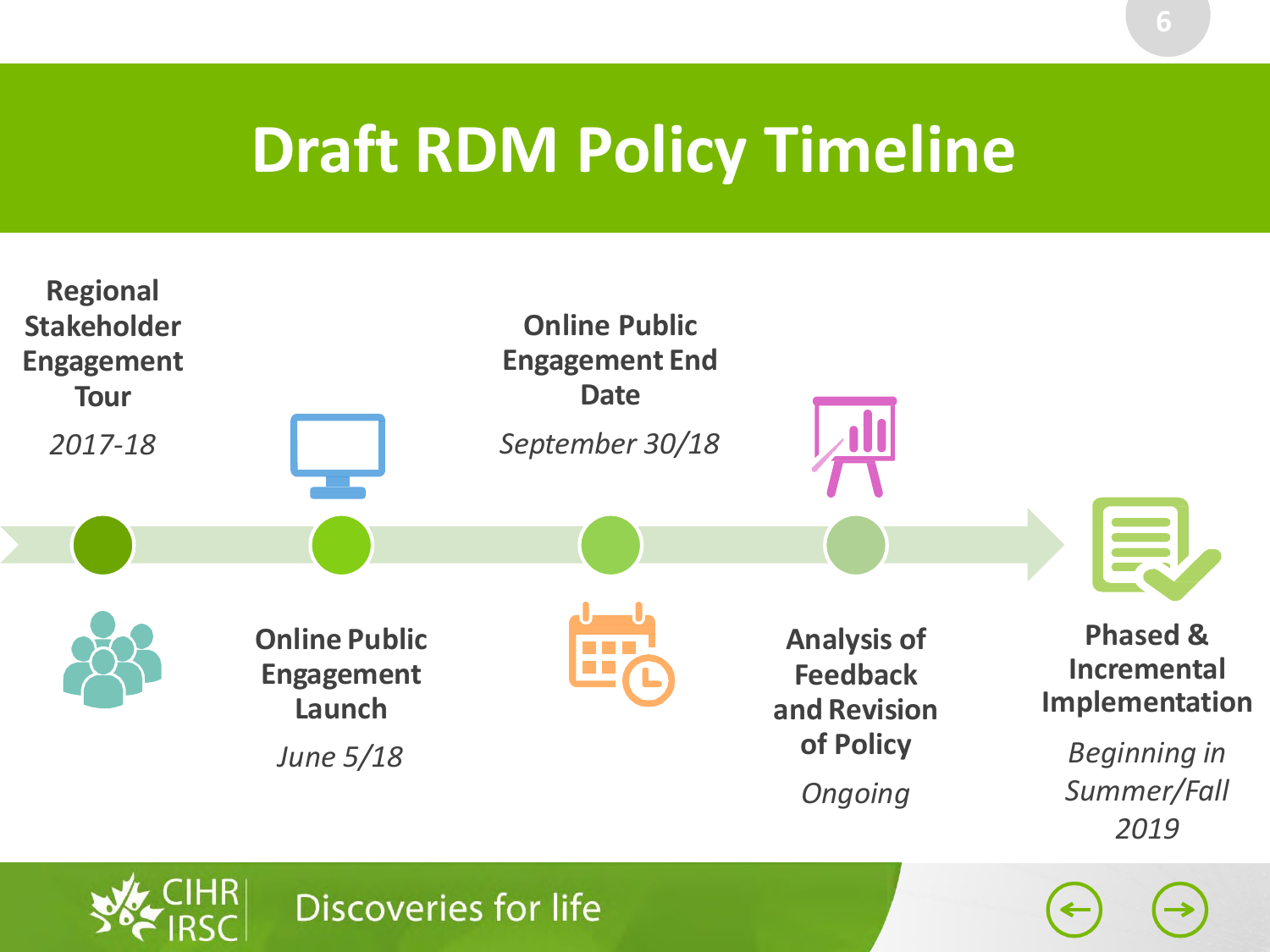## **Culture Change and Capacity Building**



### **Raising Awareness Copinion Leaders & Training & Support**

- Internal Communications
	- $\triangleright$  Support the development of data-related policies
- External Communications
	- $\triangleright$  Support research community in meeting new RDM standards



### **Opinion Leaders & Champions**

• Engage with leaders in the Canadian RDM community.

• RDM learning module

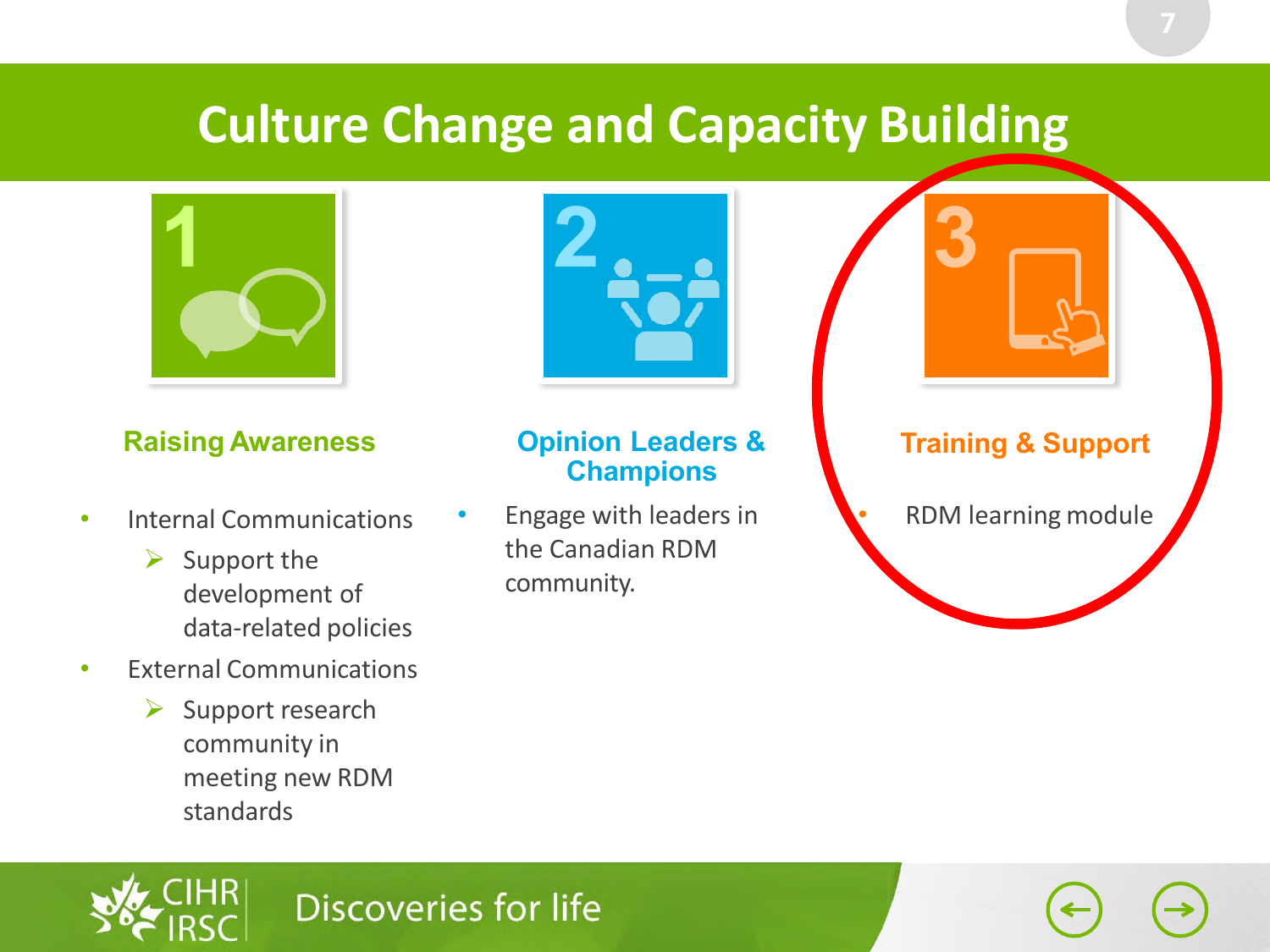## **RDM Learning Module**



Developed collaboratively with input from key stakeholders and experts

Interdisciplinary relevance

French – English bilingual



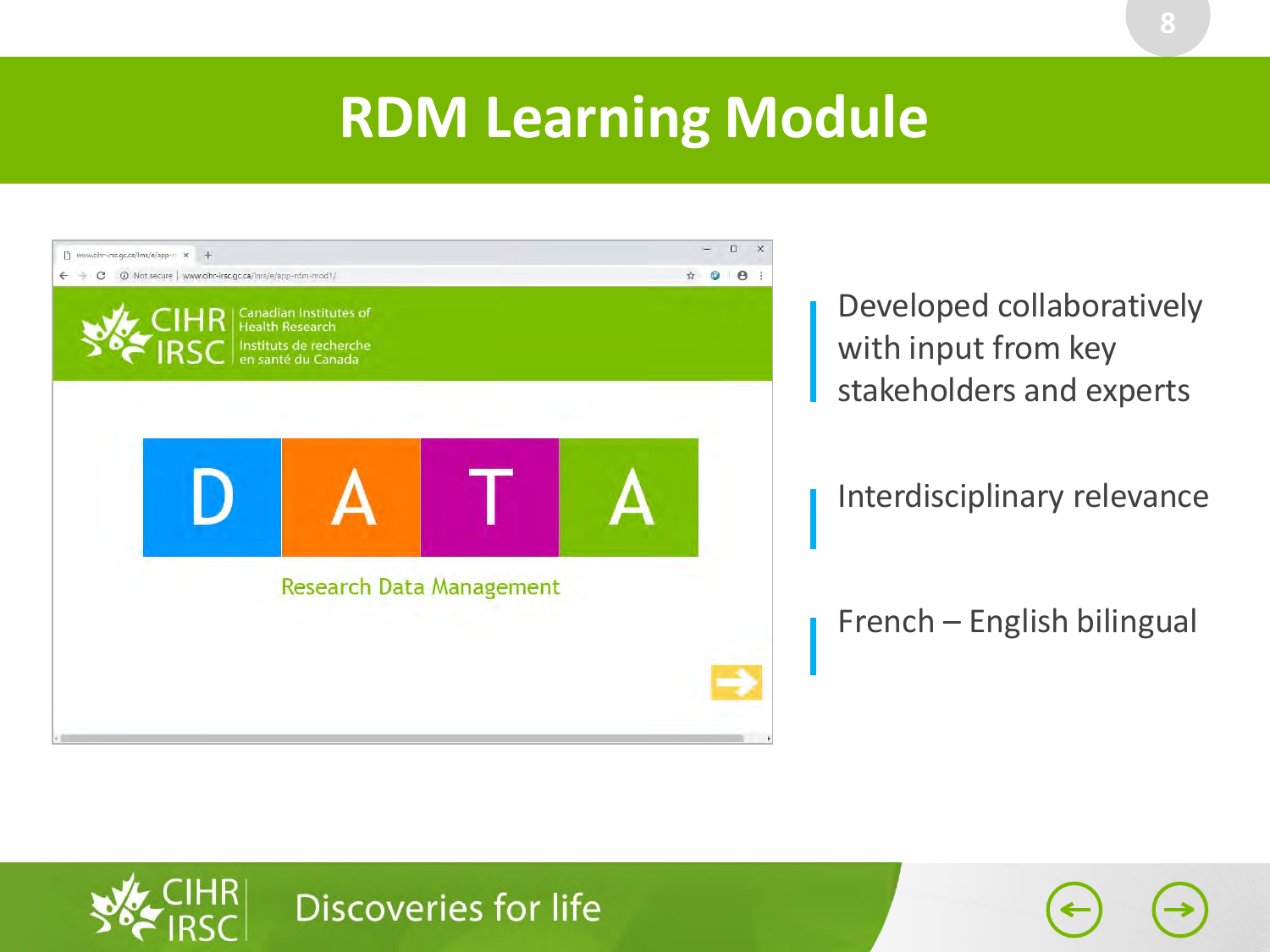## **RDM Learning Module - Objectives**

| <b>Research Data</b>   | Describe research data management, what     |
|------------------------|---------------------------------------------|
| <b>Management</b>      | it is and why it is important               |
| <b>Data Management</b> | Describe data management plans, including   |
| <b>Plans</b>           | their components and related considerations |
| <b>Portage DMP</b>     | Highlight and demonstrate use of an         |
| <b>Assistant</b>       | available DMP tool                          |

**Discoveries for life** 



**9**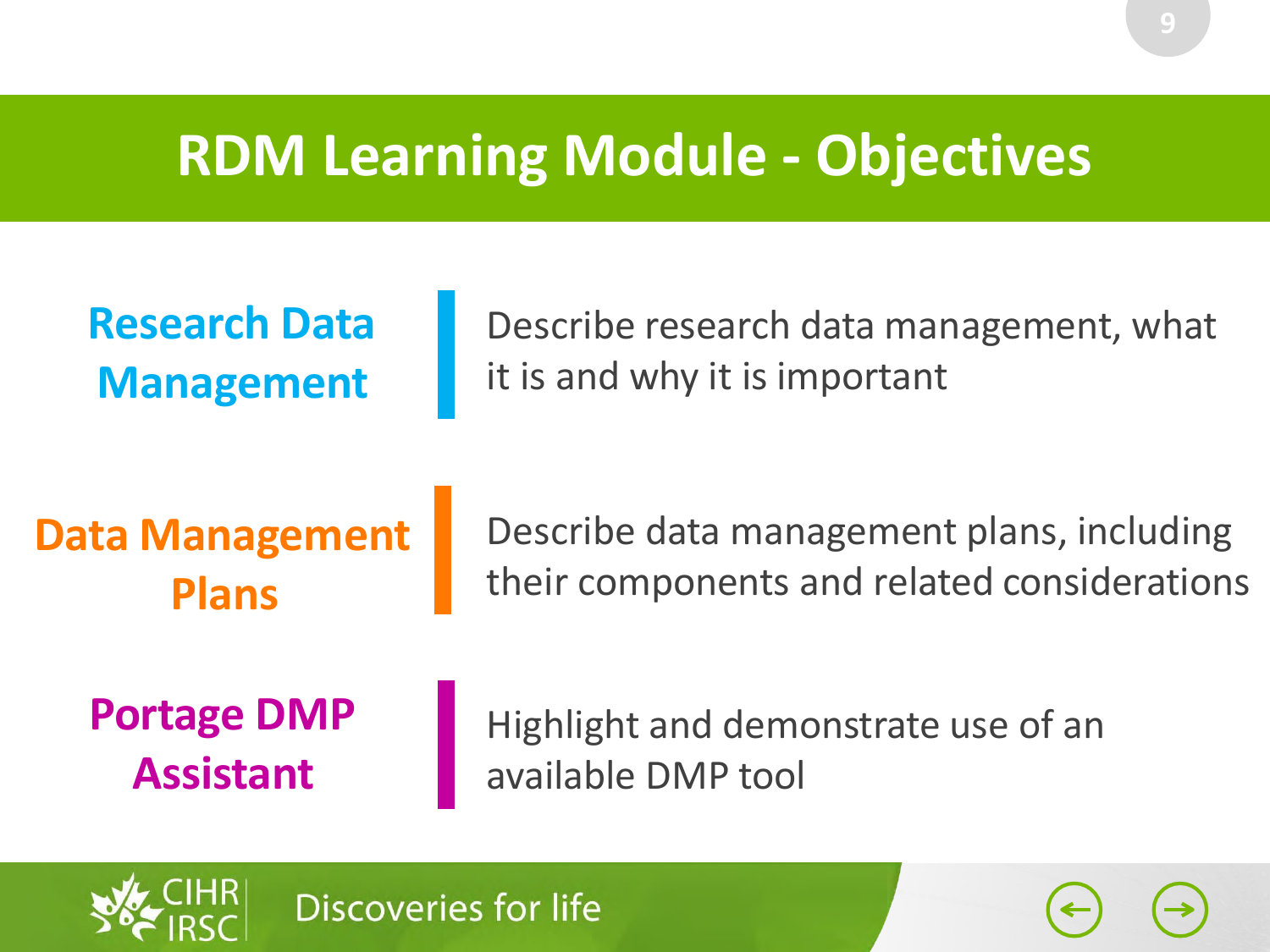## **RDM Learning Module - Highlights**

### Menu

Click on the menu buttons below to visit each section.



- Provides an overview of what RDM is and how it contributes to a healthy research ecosystem.
- Introduces learners to the concept of a Data Management Plan.

Give us your opinion<br>on this module

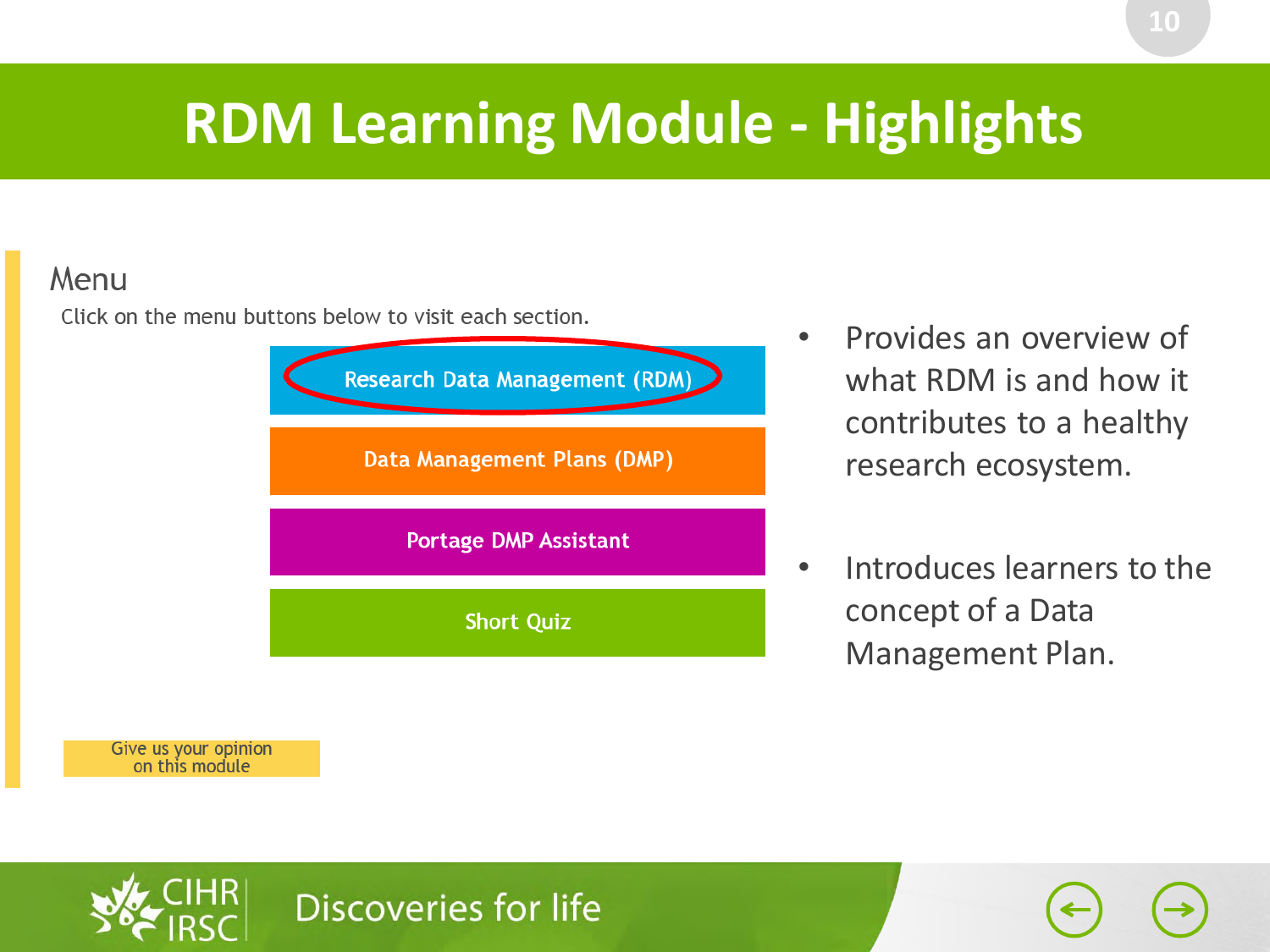## **RDM Learning Module - Highlights**

### Menu

Click on the menu buttons below to visit each section.



- Provides a detailed description DMPs including descriptions of the key components of a DMP.
- Considerations explored:
	- Data interoperability
	- Data Security
	- Data storage and reuse
	- Ethical considerations in RDM
	- Working with Indigenous peoples' data

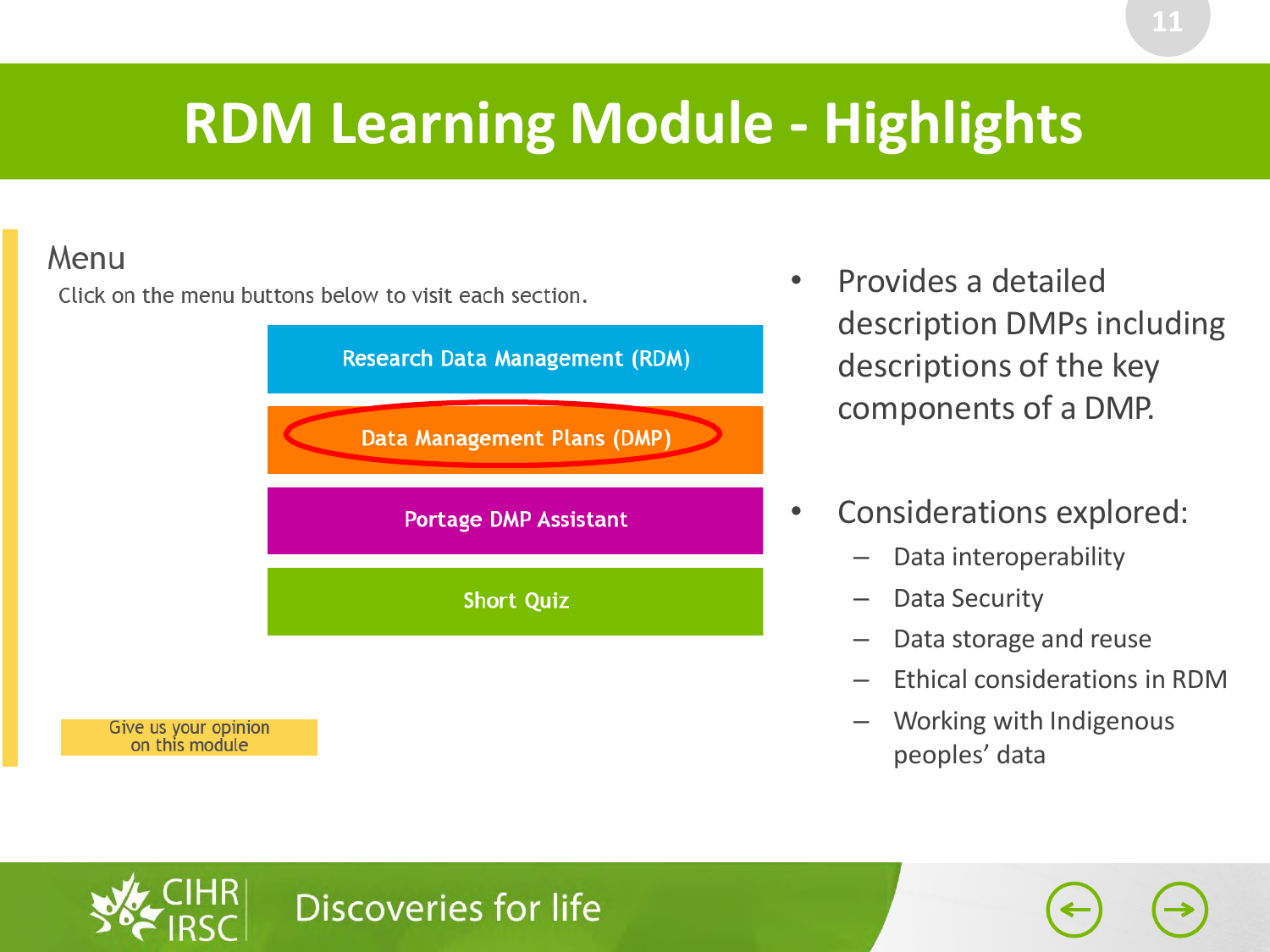## **Portage DMP Assistant**



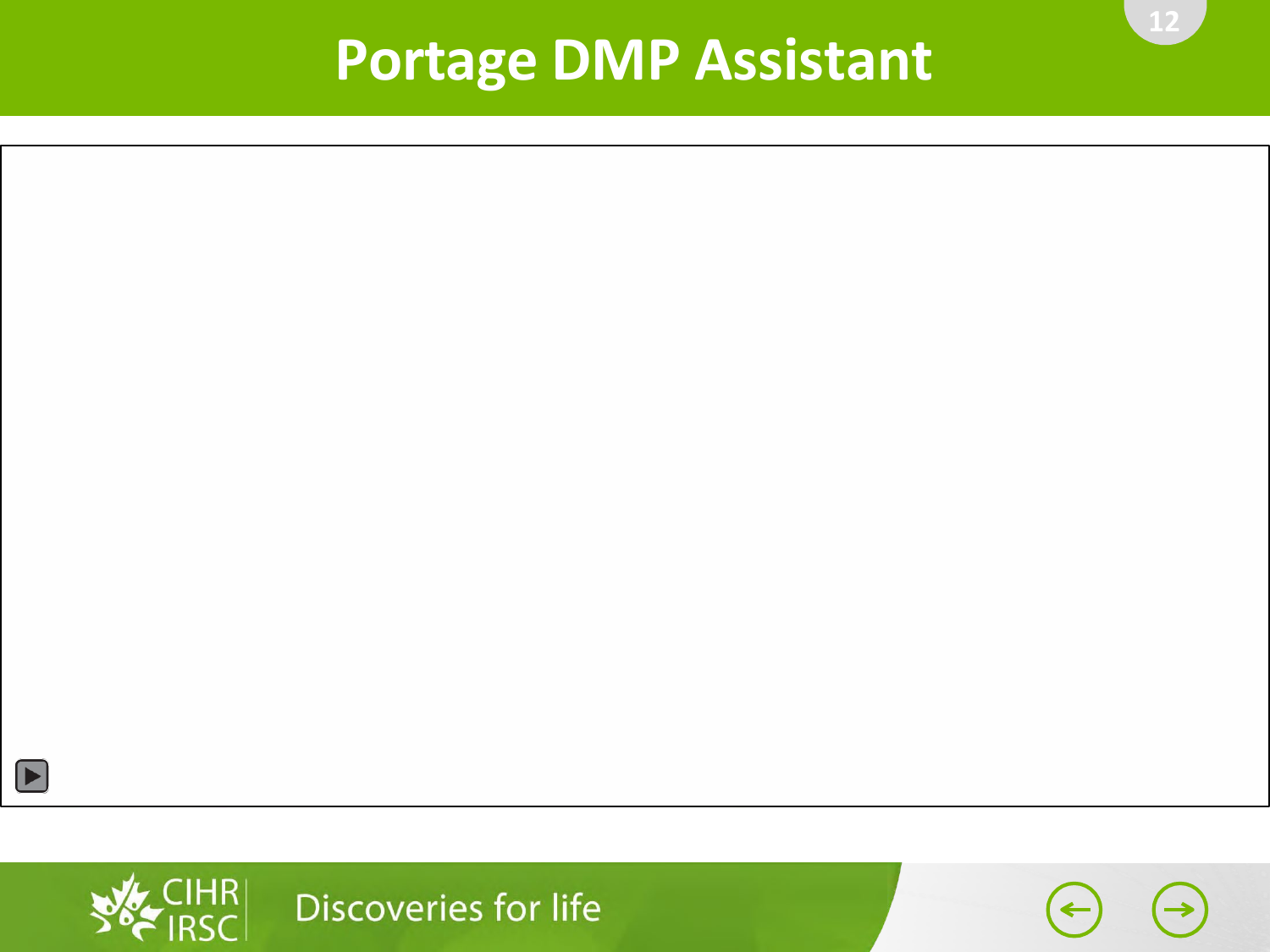# **RDM Learning Module - Feedback**

- Interest from research data and librarian communities
- Content may be updated pending the release of the final RDM policy (2019)
- We encourage you to share this widely and provide feedback